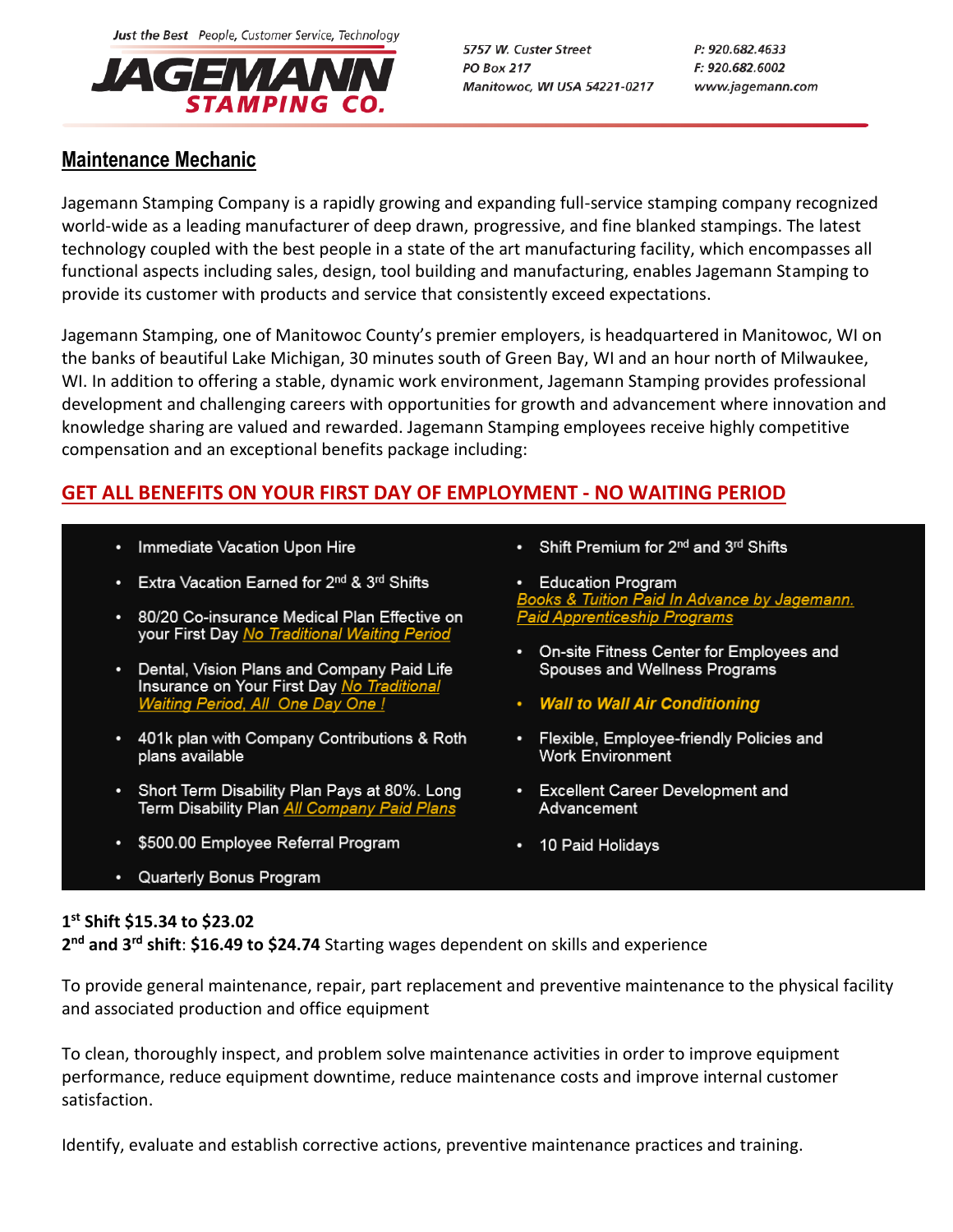### **Major Responsibilities:**

Performs repair and mechanical component replacement on presses, machine tools, forklifts, hoists, material reels, conveyors, compressors, washers, scales and other production equipment within the plant.

Diagnose mechanical malfunction and develop a plan for corrective action. Corrective action can involve dismantling equipment, removal of defective or broken components, the repair of the component, construction of a replacement part, replacement of defective components and/or associated parts, and the reconditioning of equipment to full operating order.

Assist with the repair and/or replacement of electrical or electronic devices or controls associated with defective equipment. May require the removal and replacement of defective devices or re-wiring "to and from" a control.

Performs general maintenance, preventative maintenance, repair and installation of equipment and support devices associated with the physical facility.

Construct, repair and/or replace items such as support brackets, ceiling panels and wall coverings, bulletin boards, windows, doors, pneumatic air lines, water and sprinkler lines, electrical conduit, light cords, ballasts, light fixtures, electrical outlets and switches, and HVAC mechanical, ducting and filtering systems.

Assist in the site preparation, and the installation of new equipment. Includes the installation of pneumatic air and water lines, electrical conduit and outlets, mounting pads and connection of services to the new equipment. May include the removal of shipping crates and packing materials, moving and locating equipment to the site, and connecting mechanical and utility support.

Assist in the construction and installation of utilities and support equipment in new physical plant construction. Includes the installation of electrical conduit, HVAC ducting, sprinkler and water lines, electrical outlets, switches, doors, windows and office or production equipment.

Perform maintenance of the external building and surrounding property. Includes the repair and replacement of doors, windows, preventive maintenance of dock doors and hoists, parking lot striping, and exterior building surface or roofs.

Requires the exercise of the skills and the use of the tools normally associated with several trades such as carpentry, plumbing, welding, machine repair, masonry, machinist and mechanic.

Participates in JSC's Continual Improvement Process.

Other duties as assigned by supervisor for additional experience and/or training or refinement skills or in preparation for advancement.

Occupation includes a requirement to follow all Environment Health & Safety procedures.